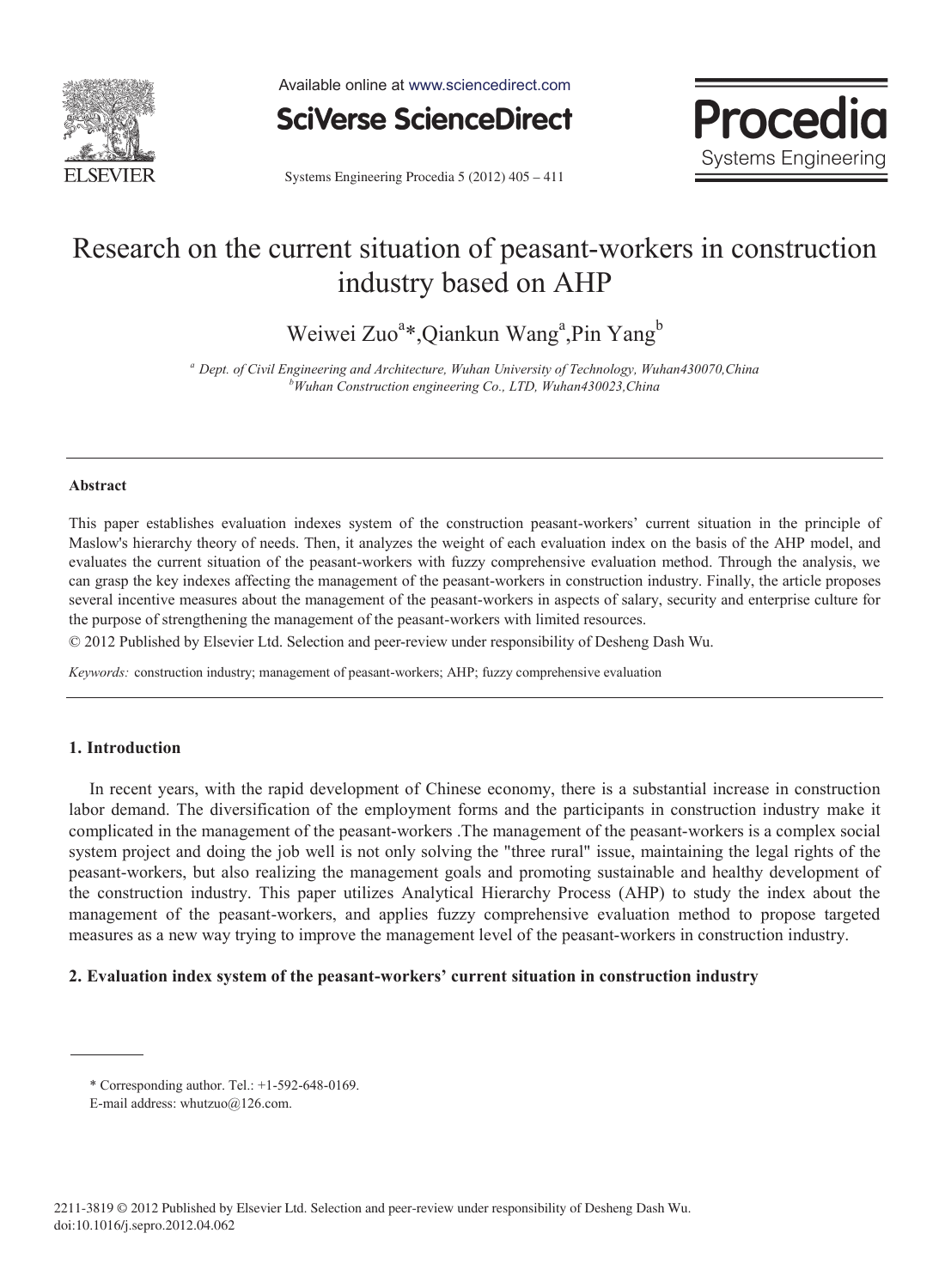## *2.1. The principle of establishing evaluation index system*

This paper establishes index system of the management of the peasant-workers in the principle of Maslow's hierarchy theory of needs. Maslow's hierarchy theory of needs, known as the basic hierarchy theory of needs, is one of the behavioral science theories. It is proposed by the American psychologist Abraham Maslow in the paper of *theory of human motivation* in 1943<sup>[1]</sup>. According to this theory, we divide the evaluation index into five kinds: physiological need index, security need index, social need index, respected need index, self-realization need index.

## *2.2. Evaluation index of the peasant-workers' current situation*

## • Physiological need index

Physiological need is the basic requirement to maintain the peasant-workers' own life, including hunger, thirsty, clothing, shelter, sex. If these requirements are not satisfied, the survival of the peasant-workers becomes a problem. In this sense, physiological need is a strong driving force to mobilize the enthusiasm of the peasant-workers. The indexes of physiological need include the level of the wage, housing and food, labor intensity and couple separated.

# • Security need index

Security need means that the peasant-workers have the requirement to ensure their safety, prevent their career and property from being lost and avoid the invasion of occupational diseases. At present, construction accidents happen frequently in our country. The rate of the peasant-workers' signing labor contract is relatively low and their social insurance has been marginalized, they also worry about their pension, sickness, and work injury medical  $\left[\begin{array}{c}2\end{array}\right]$ . Therefore safety indexes include wage paid in full without delay, safety in production, signing labor contract and social insurance.

# x Social need index

Social need includes two parts. Firstly, the need of love, which means the peasant-workers hope the partner-ship can be harmonious. Secondly, the sense of belonging, which means the peasant-workers hope to become a member of the group, and care about each other. Social need indexes are classified as three aspects: harmonious colleagues, family harmony and leisure life.

# • Respected need index

Everyone wishes to have a stable social status, and hope that their abilities and achievements can be recognized and respected by the society. Respected need is divided into internal and external respect. Currently, the peasantworkers wish to be respected by the managers and accepted by the urban residents.

# • Self-realization need index

This is the highest level of the requirement, which indicates that the peasant-workers try their best to achieve personal goals and aspirations. The indexes of self-realization need include values and future expectation.

## **3. AHP model of the evaluation index**

Analytical Hierarchy Process, AHP for short, proposed by the U.S. specialist of operations research TL.Saaty in the 1970s, which is a multi-objective decision method combined with qualitative analysis and quantitative analysis <sup>[3]</sup>. Analytical Hierarchy Process makes people's thought process and subjective judgment results hierarchical and quantitative so that uncertainties have been greatly reduced. Applying AHP can solve complex management problems which are difficult to quantify and finally get a satisfying result. Consequently, AHP is a scientific method to confirm the weight  $[4]$ .

## *3.1. Establishing AHP structure system*

According to the evaluation index system of the management of the peasant-workers above, index system of AHP structure is established as follow in Fig.1.